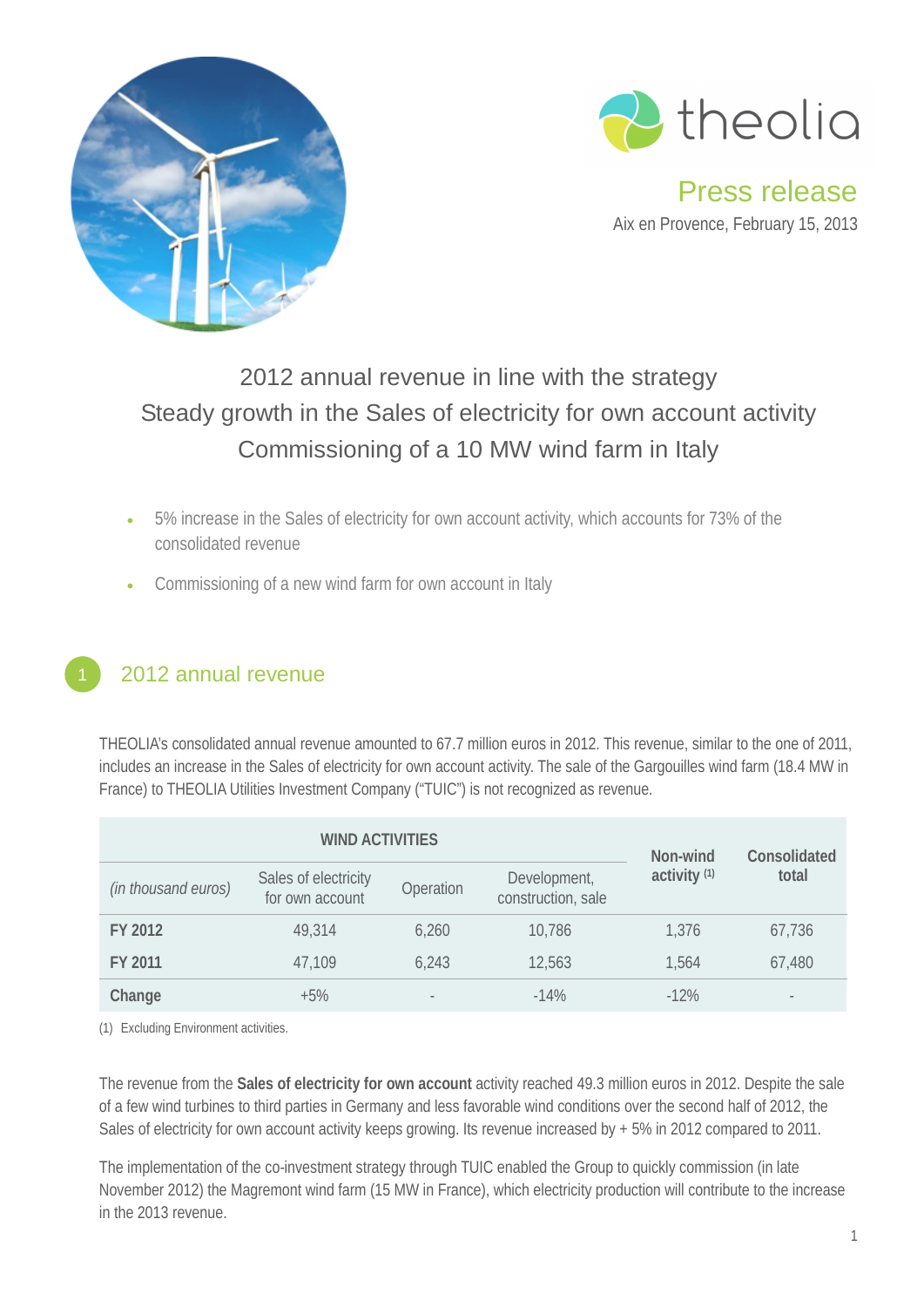The Sales of electricity for own account activity, which relies on 15- to 20-year electricity buy-back contracts, benefits from a predictable and recurring revenue, as well as from significant margins over the long term. This secure activity accounts for 73% of the 2012 consolidated revenue.

The revenue from the **Operation** activity amounted to 6.3 million euros in fiscal year 2012, at the same level as in 2011. The effect of the increase in capacities managed for third parties in France, namely the operation of the Gargouilles and Magremont wind farms for TUIC, was offset by the impact of less favorable wind conditions in Germany in 2012 than in 2011.

The revenue for the **Development, construction, sale** activity reached 10.8 million euros in 2012. During the year, THEOLIA sold 5.2 installed MW in Germany (of which 2.9 MW during the fourth quarter), whereas in 2011, the Group had sold a 4 MW wind farm in Germany and a 12 MW wind project in France. The fees for developing and constructing wind farms for third parties in France are similar in 2011 and 2012.

The **Non-wind** activity registered a revenue of 1.4 million euros in 2012, produced by the solar park in Germany.

The consolidated revenue registered for fiscal year 2012 is in line with the strategy implemented by the Group, which is based on:

- a co-investment strategy, which enables to boost the pace of commissioning, directly benefitting to the Sales of electricity for own account and Operation activities;
- geographical spread, which contributes to reducing the impact of possible variations in local weather conditions;
- a controlled policy of disposals, which generates cash according to the needs and enables to allocate funds to investments with more added value.

Therefore, in 2012, the decline in the Development, construction, sale activity, due to the reduction of disposals, was offset by a 5% increase in the Sales of electricity for own account activity.

It should be noted that the consolidated annual revenue disclosed in this press release does not integrate the recent acquisition of the control of the Breeze Two Energy German company, which has only been consolidated in THEOLIA's financial statements since January 31, 2013.

#### Commissioning of a 10 MW wind farm for own account in Italy 2

Located in the Puglia region in Italy, on the territory of the Bovino locality, this wind farm includes 5 Enercon E70 wind turbines, for an installed capacity of 10 MW.

It is entirely held by THEOLIA and has been producing electricity for own account since January 2013.

The wind farm benefits today from a mixed regime based on purchase of electricity and green certificates and will benefit from a feed-in tariff as from 2016.

Thanks to this commissioning, the installed capacity operated by the Group for own account now reaches 644 MW, including Breeze Two Energy.